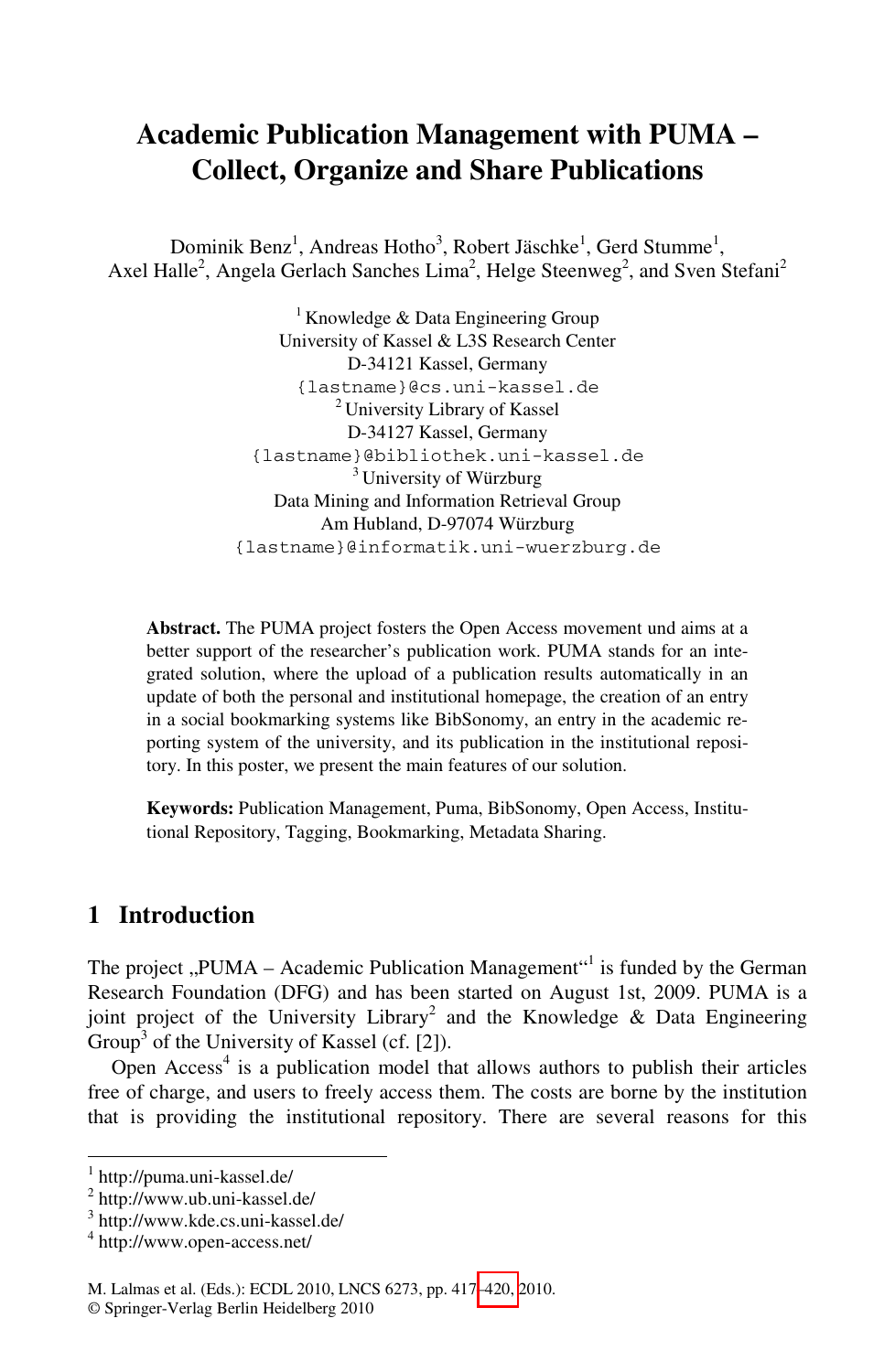publication model. With reduced budgets and increased costs for journals, many university libraries cannot afford the subscription of all relevant journals any longer. Furthermore, Open Access supports a timely publication and broader visibility of articles so that research results can be taken up earlier and by more researchers, decreasing thus the turn around time of scientific results.

Even though many researchers support the open access movement in principle, they often do not contribute their publications to the institutional repository of their university. Key reasons are that they do not see an immediate benefit from this additional effort, and that the upload is not integrated in their usual workflow. PUMA aims therefore for an integrated solution, where the upload of a publication results automatically in an update of both the personal and institutional homepage, the creation of an entry in the social publication sharing platform BibSonomy,<sup>5</sup> an entry in the academic reporting system of the university, and its publication in the institutional repository. At the time of upload, metadata from several data sources will be collected automatically in order to support the user. In addition, PUMA aims to provide a publication management platform for all researchers and students to be used on a daily basis, which reduces not only the open access publication effort but also the effort to manage one's own publications.

The PUMA is hosted by the University Library. It implements state-of-the-art Web 2.0 functionality. The platform includes all features known from BibSonomy, like tagging of publications, easy usage, an API and scalability. As a showcase, PUMA will be integrated with the open access repository platform DSpace, the library system PICA, the Typo3 content management system, and BibSonomy. The system is open for adaptation to other standards and systems. The project results will be published as open source software. This implies that any university resp. university library will be able to build its own publication management according to individual needs.

# **2 Architecture**

PUMA is based on the well-known social bookmarking system BibSonomy, which allows users to organise and share bookmarks and publications in a collaborative manner. The basic building blocks of PUMA are an Apache Tomcat servlet container using Java servlet technology and a MySQL database as backend. All search engine like requests are handled by an adopted Lucene framework. A detailed description can be found in [1].

# **3 User Interface**

The user interface is depicted in Fig.1, which shows bookmarks, publication posts and tags of a user. The page is divided into four parts: the header (showing information such as the current page title and location, navigation links and search boxes), two

l 5 http://www.bibsonomy.org/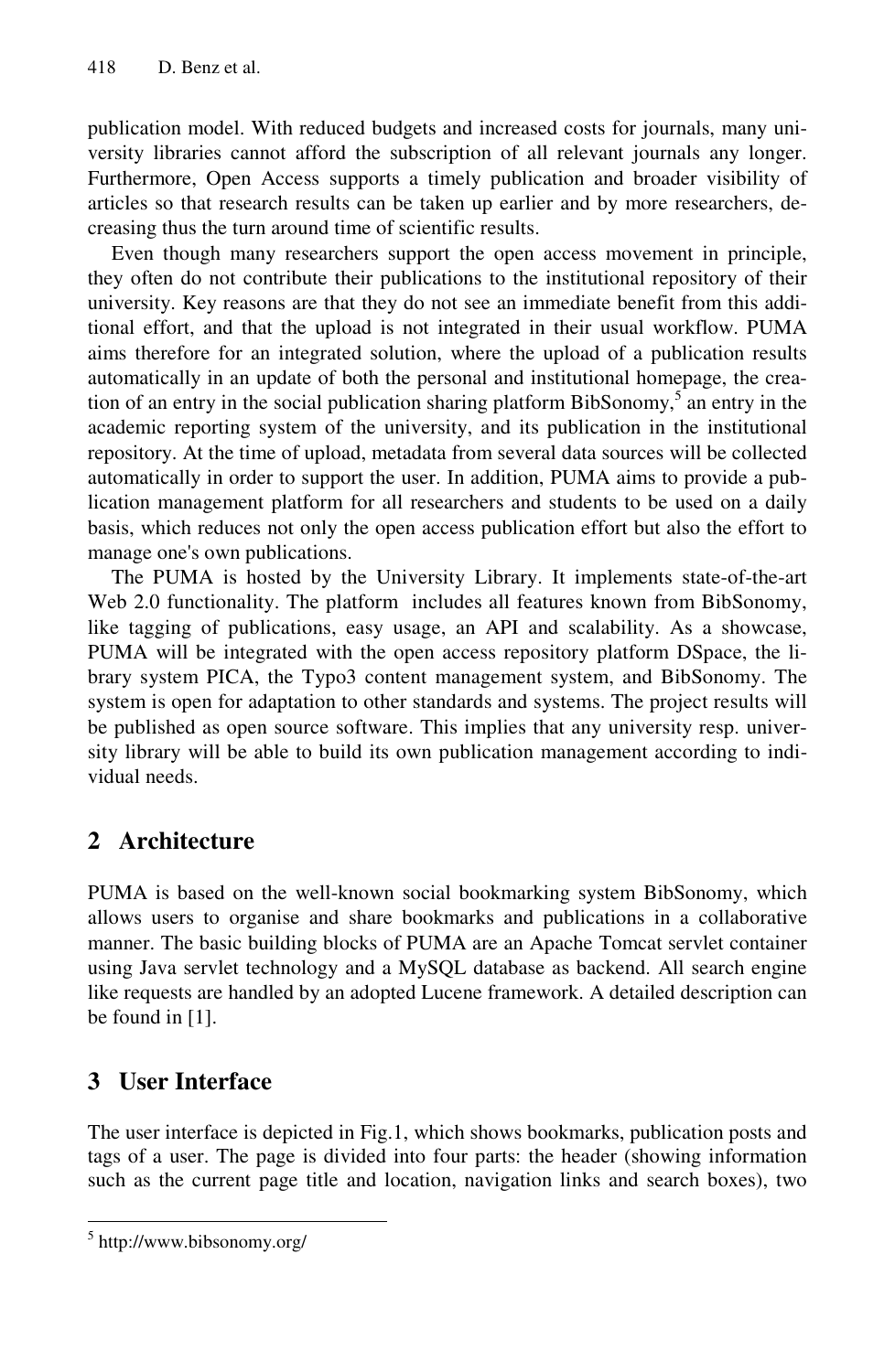lists of posts – one for bookmarks and one for publications – each sorted by date in descending order, and a list of tags related to the posts.



**Fig. 1.** PUMA displays bookmarks, publication metadata and tags simultaneously

### **4 Features**

All possibilities known from BibSonomy are included within PUMA. In addition, there are some more advanced features: Apart from standard folksonomy features such as an intuitive user interface, navigation along all dimensions, or browser integration via RSS feeds, PUMA provides tag hierarchies, group management and privacy features, and numerous import and export functions, in particular to and from BibTeX, EndNote, and Zotero.



**Fig. 2.** Using the PUMA-Browser-Plugin to store the publication metadata for an ISBN